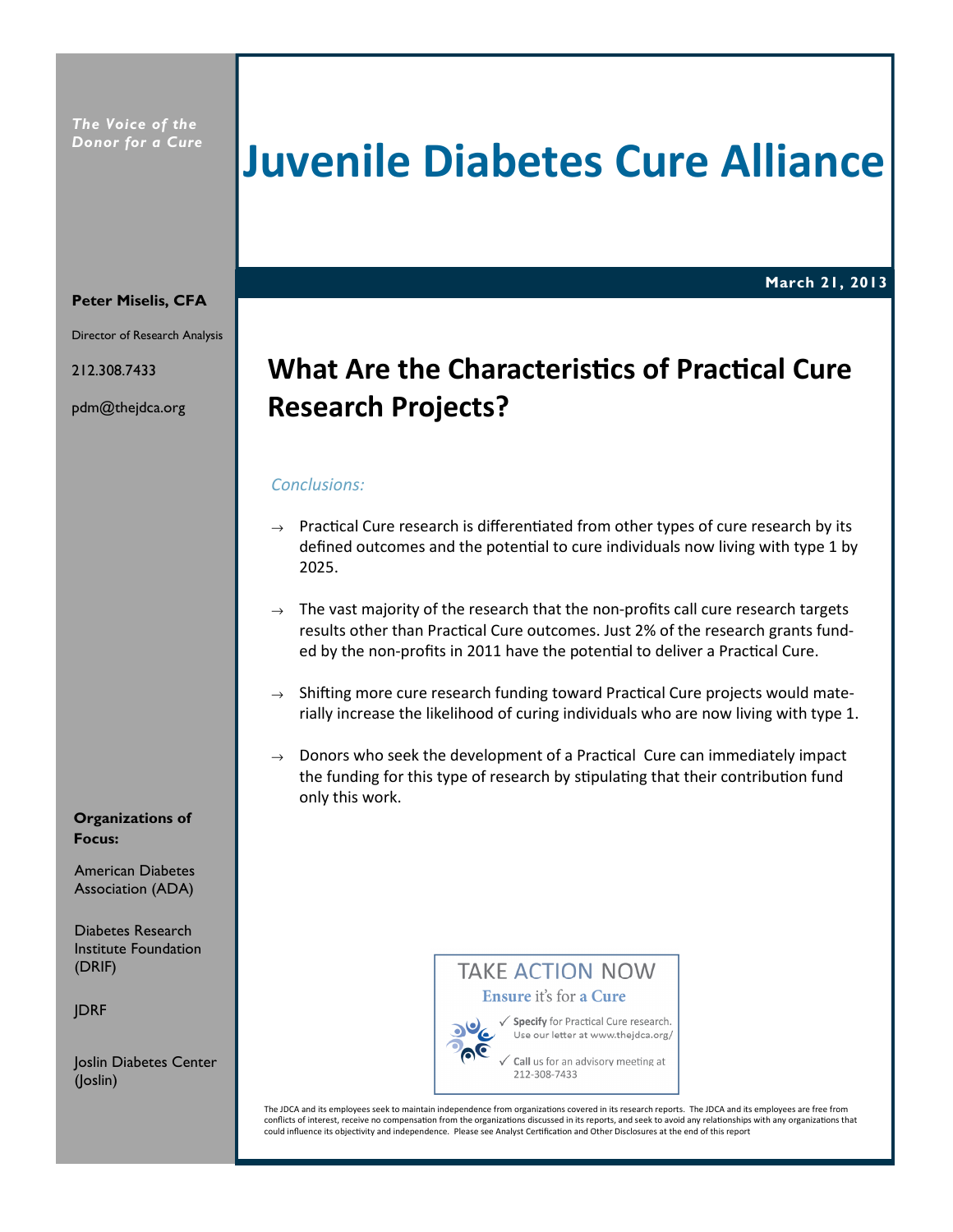#### What Are the Characteristics of Practical Cure Research Projects?

This report describes the characteristics of Practical Cure research and distinguishes it from other types of cure research. The criteria that determines whether research is Practical Cure research can be objectively applied to all cure research projects funded by the non-profits. Our analysis assesses whether research is endeavoring to deliver Practical Cure outcomes, but we do not assign any probability to its ultimate success, nor do we favor any particular scientific approach, as long as it has the potential to deliver the defined outcomes in the relevant timeframe.

# What is and is not Practical Cure research?

Practical Cure research is outcome oriented. It is defined by criteria that materially impact the quality of life of individuals with type 1. Specifically, Practical Cure research endeavors to deliver a set of outcomes that include:

- $\rightarrow$  no blood glucose monitoring beyond once per week
- $\rightarrow$  A1c levels between 5-7%
- $\rightarrow$  an unrestricted diet with no carb counting
- $\rightarrow$  worry free sleep
- $\rightarrow$  low risk and little to no side effects
- $\rightarrow$  reasonable meds if a pharmacological solution or a fast recovery if surgical

In addition, Practical Cure research is time bound. It seeks to deliver these outcomes by 2025, a timeframe that could benefit most individuals who are now living with type 1. Establishing a time goal imparts focus to the research and urgency to fully develop a cure as quickly as possible.

In determining what constitutes Practical Cure research, we first examine the complete body of research funded by the four major non-profits. The major research areas include:

- $\rightarrow$  Idealized Cure
- $\rightarrow$  Prevention
- $\rightarrow$  Practical Cure
- $\rightarrow$  Glucose Control
- $\rightarrow$  Complications

Idealized Cure research includes exploratory research that is designed to expand the base of knowledge surrounding the disease. It may delve into the root causes and examine genetic underpinnings of type 1. It could also encompass projects that create tools which may serve to facilitate other research into the disease, but alone does not have the potential to deliver a cure. Idealized Cure research is not designed to deliver defined cure outcomes and does not have immediate or practical applicability. Therefore, Idealized Cure research is not Practical Cure research. Idealized Cure research can take many forms such as: $<sup>1</sup>$ </sup>

- $\rightarrow$  research that does not endeavor to deliver all of the outcomes in the Practical Cure definition above
- $\rightarrow$  basic or theoretical research whose primary purpose is to generate a better understanding of the disease
- $\rightarrow$  projects that cannot meet a 2025 time goal

A great deal of diabetes research is rationalized as cure research when, in fact, it has no potential to deliver a cure, for example:

- $\rightarrow$  projects that are primarily type 2, but are described as diabetes research
- $\rightarrow$  projects that are primarily oriented toward better day-to-day management of the disease or to ameliorate complications that may be associated with type 1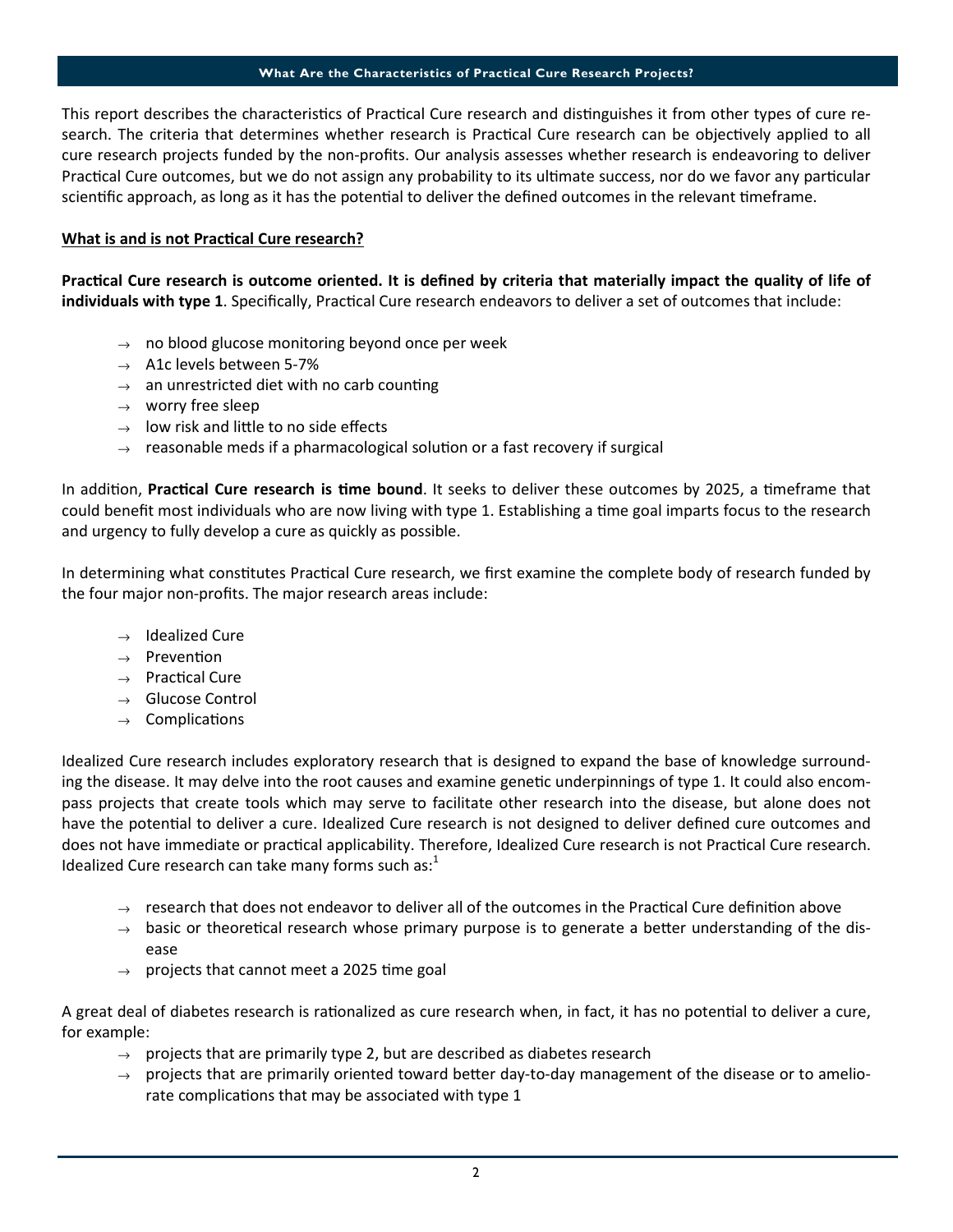#### What Are the Characteristics of Practical Cure Research Projects?

Other types of projects that are not Practical Cure research would include the following: $2$ 

- $\rightarrow$  research where a cure for type 1 is not the primary goal, but a possible ancillary outcome or by-product of another more immediate goal such as improving glucose control or curing another disease
- $\rightarrow$  potential cures that pose risks or side effects greater than those associated with using insulin to control blood glucose levels for the typical person with type 1
- $\rightarrow$  projects that could not deliver Practical Cure outcomes on their own, but could potentially target these outcomes only if they were combined with other research

# What about prevention?

Prevention encompasses efforts that are designed to prevent the initial immune system attack (e.g. a vaccine) or to delay the onset of insulin dependence after type 1 is first diagnosed. Successful development of an effective type 1 preventative would not cure those now living with type 1. History shows that the development of a vaccine to prevent diseases does not lead to a cure for individuals who are already afflicted.<sup>3</sup> Some organizations attempt to justify prevention efforts as cure research, but prevention research is not Practical Cure research.

### Practical Cure research platforms

Although nearly all of the cure research funded by the non-profits targets an Idealized Cure or is prevention research, there are several existing research platforms that may have the potential to deliver a Practical Cure, including biological, pharmacological, and procedural. The JDCA is neutral with regard to scienfic approach and any methodology is acceptable as long as the work attempts to meet the requisite outcomes. Other approaches may exist and we encourage the research community to design projects that endeavor to meet the criteria. Chart A illustrates some of the possible research approaches to a Practical Cure.



# Chart A: Potential Practical Cure Platforms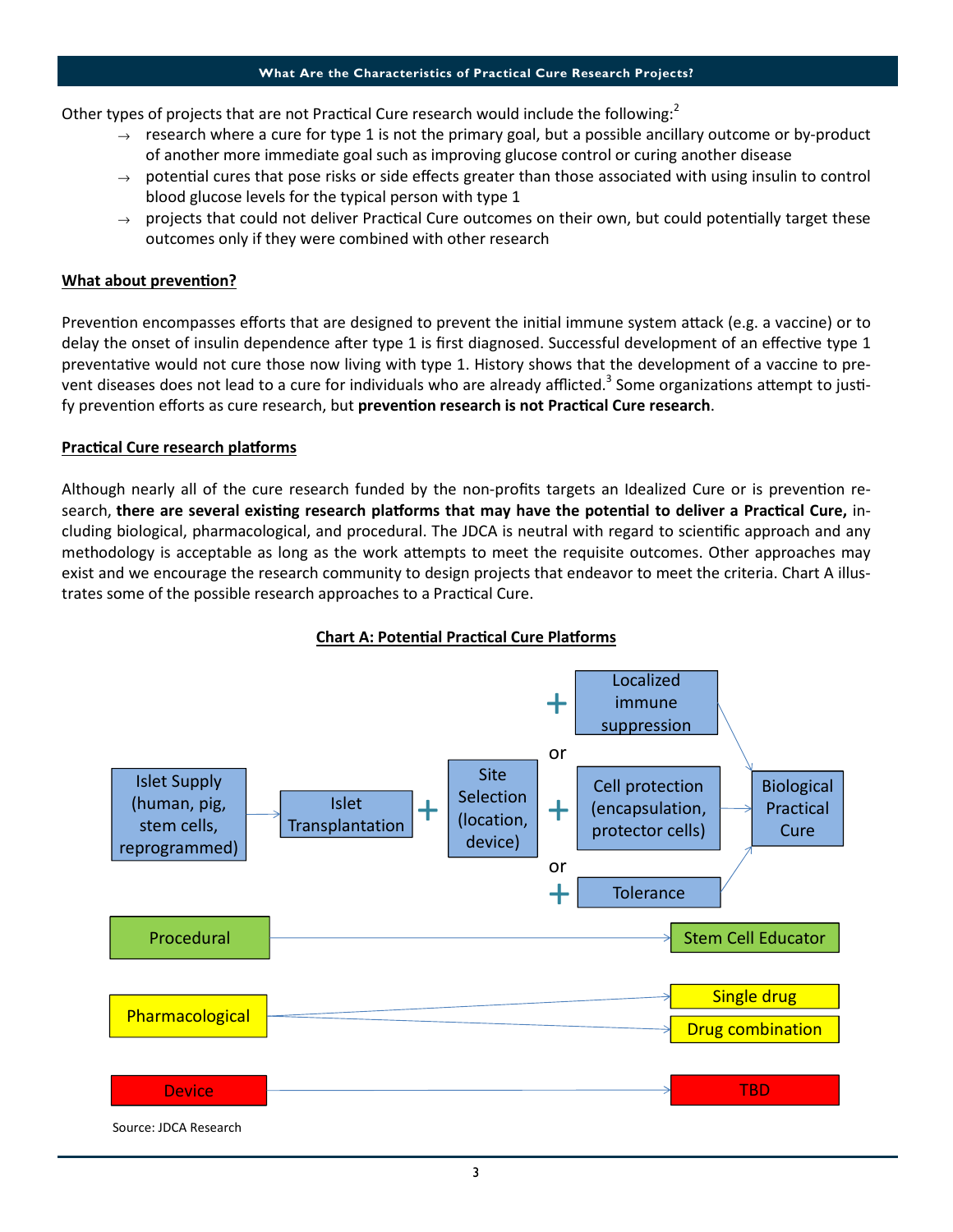### Islet transplantation

The relationship of islet transplantation to Practical Cure research requires some clarification. Islet implantation procedures performed today involve a regimen of systemic immune suppressing drugs to prevent rejection of the transplanted islets. This procedure represents a plausible treatment option for individuals with hard-to-control type 1. However, systemic immune suppressing drugs pose a risk of serious side effects which makes this an unattractive treatment alternative for the majority of individuals with type 1 that are able to effectively control blood glucose levels with insulin.

As seen in the diagram, one Practical Cure research platform does involve islet transplantation. However, potential Practical Cure approaches that utilize transplanted islets involve technologies that endeavor to protect the transplanted cells from an immune system attack without systemic immune suppressing drugs. We believe that islet transplantation used in conjunction with cell protection or localized immune suppression technologies could potentially result in a Practical Cure. As with many projects targeting a Practical Cure, a combination approach may be required.

# Is there any Practical Cure work being done?

There is a small body of Practical Cure research currently underway that is in human clinical trials and also some in the pre-clinical stage of development. We have identified six projects that are in human clinical trials (pre-clinical Practical Cure research will be the topic of a future JDCA report). $4$  Chart B depicts the six trials with Practical Cure potential:

| <b>Project Name</b>                        | <b>Description</b>                                                                                                                  | <b>Location</b>                                                                                  |
|--------------------------------------------|-------------------------------------------------------------------------------------------------------------------------------------|--------------------------------------------------------------------------------------------------|
| <b>DIABECELL</b>                           | Transplanted porcine islets that are micro-encapsulated                                                                             | LET <sup>-</sup><br>living cell technologie                                                      |
| <b>Monolayer Cellular</b><br><b>Device</b> | A beta cell encapsulation approach that uses human islets                                                                           | U Cliniques universitaires                                                                       |
| <b>ATG/GCSF</b>                            | Drug combination aimed at stopping both the autoimmune attack<br>and stimulating growth of beta cells                               | Diabetes Center of Excellence<br>UF<br>UNIVERSITY of FLORIDA                                     |
| Sitagliptin/<br>Lansoprazole               | Drug combination aimed at stopping both the autoimmune attack<br>and stimulating growth of beta cells                               | <b>SANFDRD</b><br><b>ESEARCH</b>                                                                 |
| <b>BCG</b>                                 | Drug that kills disease-causing autoimmune cells and restores<br>pancreatic beta-cell function through regeneration                 | faustmanlab.org<br>$B \oplus \frac{2}{3}$ $B \oplus B$ Researching a cure                        |
| <b>Stem Cell Educator</b>                  | An individual's blood is treated with stem cells which has the effect<br>of reversing autoimmunity and stimulating beta cell growth | UIC<br>TIANNE STEMCELL<br><b>UNIVERSITY</b><br><b>OTECHNOLOGIES</b><br>OF ILLINOIS<br>AT CHICAGO |

# Chart B: Practical Cure projects in human clinical trials

Source: JDCA Research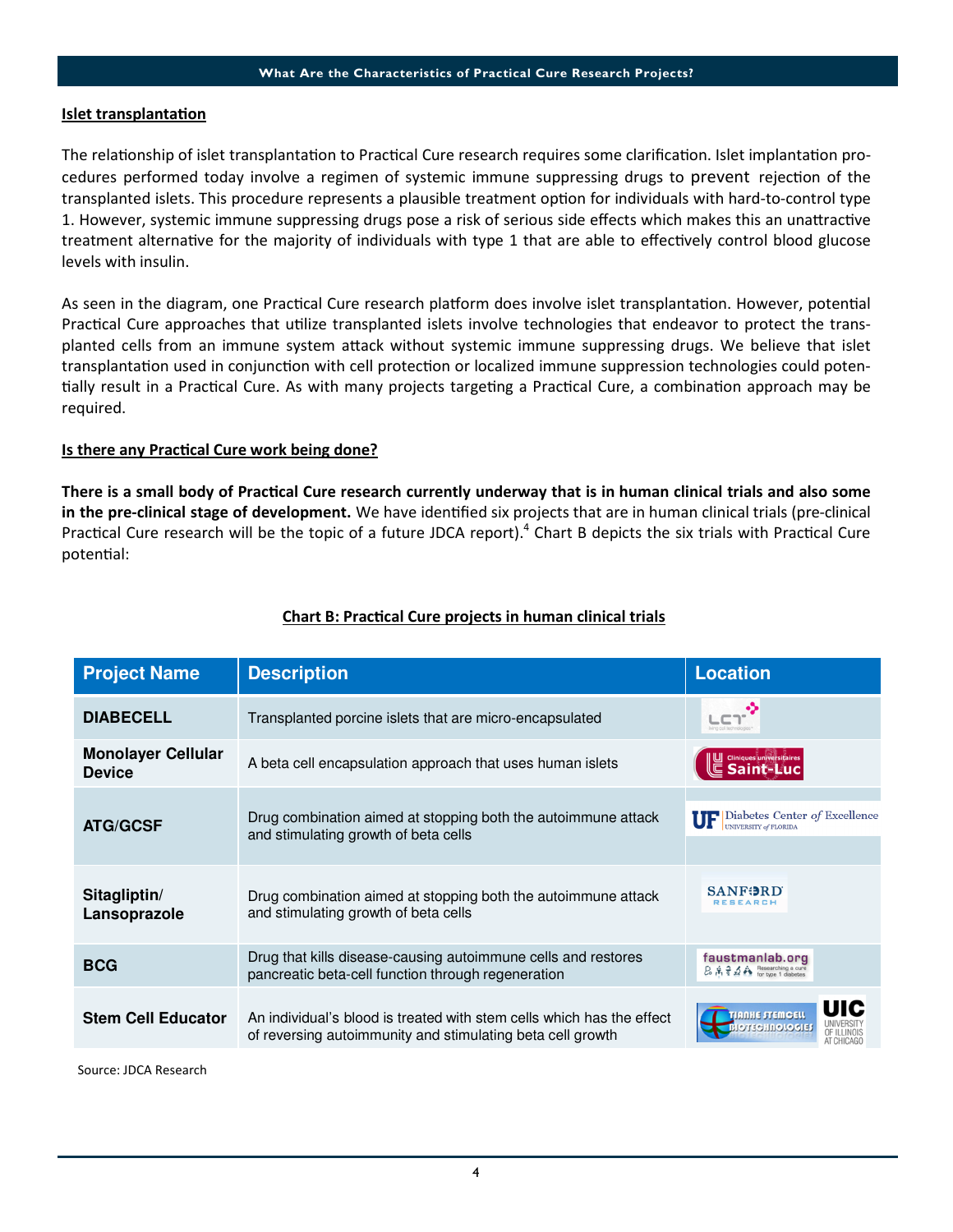# Practical Cure research funding

The JDCA estimates that in 2011 the major non-profits directed only two percent of their combined total research grant dollars to Practical Cure projects that could potentially meet a time goal of 2025.<sup>5</sup> (We will be updating this figure for 2012 in an forthcoming report.) The overwhelming majority of the cure portion of the research budget that the non-profits collectively fund does not target a Practical Cure, but instead focuses on Idealized Cure or Prevention work. This is consistent with the fact that the six Practical Cure projects noted above in Chart B account for only two percent of all type 1 research that is currently in human clinical trials.  $^6$ 

In Chart C we estimate the breakdown of the four major non-profits' total research grants for 2011 according to the major research categories.



# Chart C: Breakdown of the four major non-profits' research grants by major area for 2011

Source: Charity and Foundation data; JDCA Research, please see footnote 5 for additional details

# **Chart C Observations:**

- Cure research, as defined by the non-profits, accounted for 52% of the total, with Idealized Cure being the dominant area
- Extremely little (2%) of the total research dollars were directed toward Practical Cure projects
- Funding for each of the four non-Practical Cure areas was 5-20 times that of Practical Cure

The JDCA is not implying that research that targets areas outside of a Practical Cure does not have value. Instead, we highlight that Practical Cure research is clearly not a priority for most of the major non-profits and that the nonprofits collectively direct only a small fraction of their cure research budget to projects intended to cure individuals with established type 1 in the near future. If Practical Cure research was made a priority, substantial funding would shift from Idealized Cure to Practical Cure projects.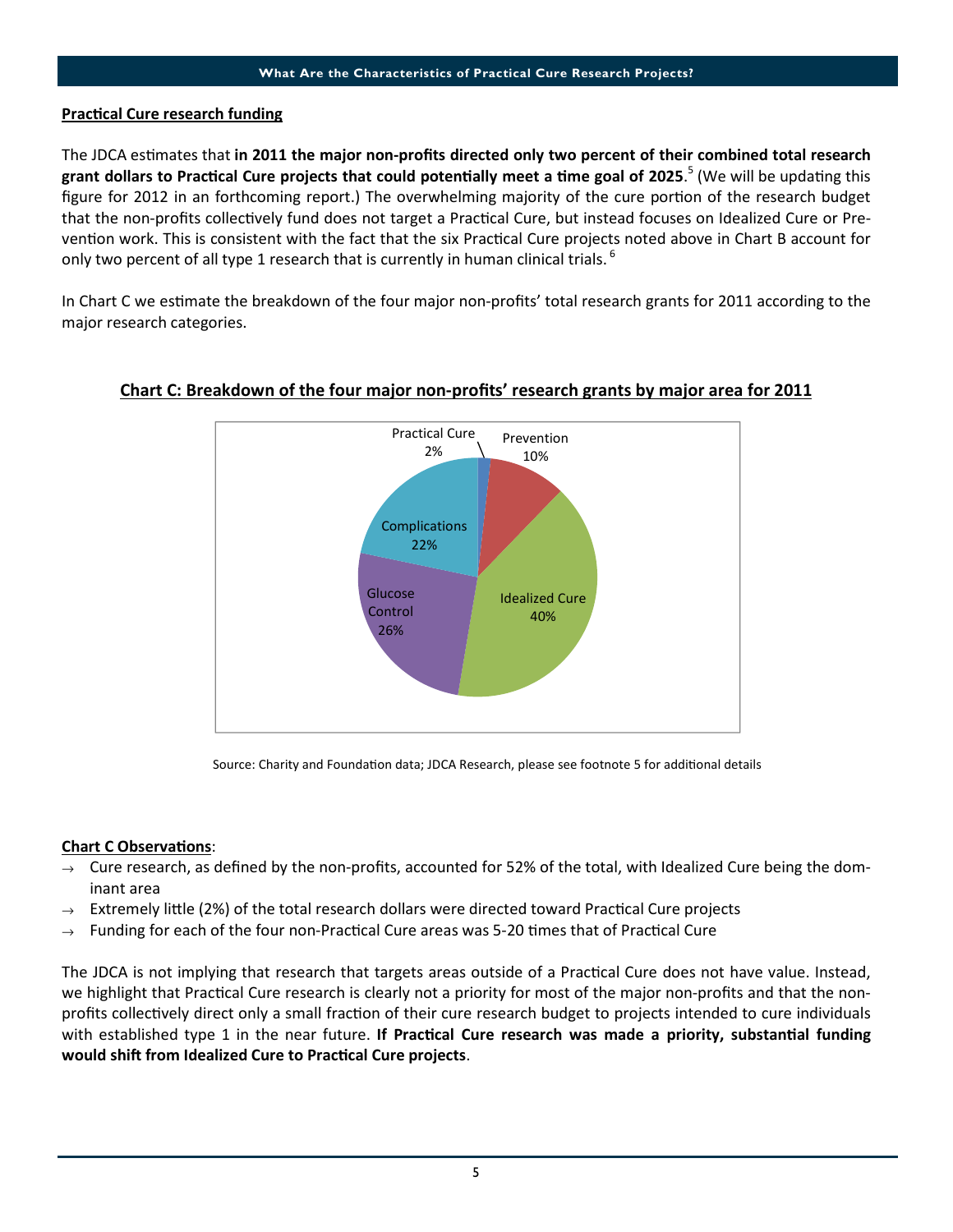#### What Are the Characteristics of Practical Cure Research Projects?

#### Implications for cure development

When only a small portion of donors' contributions are allocated to the type of cure research that could deliver a cure in the near future, it indicates that cure development efforts are not as effective as they could be. Practical Cure projects in human clinical trials and in the pre-clinical stage of testing are not fully funded. Directing more dollars to these projects would speed their time to completion.

Furthermore, the non-profits could better align their cure development efforts with donors' intentions. Donors overwhelmingly prefer the pursuit of Practical Cure research over Idealized Cure research.<sup>7</sup> If the non-profits were to shift funding from Idealized Cure research to Practical Cure research, they would better align their cure research spending with the objective of most cure donors.

Cure donors who would like to see increased funding of Practical Cure research have a crucial role in making this a reality. One way to ensure that your donation funds Practical Cure research is to stipulate that your contribution be used only for this purpose. The JDCA has a variety of tools to guide donors through the stipulation process. Please visit our website for a sample stipulation letter (http://www.thejdca.org/wp-content/uploads/2012/11/Donor-Action-Letter.pdf) and for other tools that can be used to structure more complex philanthropic relationships with the charities.

# Summary/Conclusion

Practical Cure research is defined by the outcomes it targets, which could be delivered within a timeframe that will benefit the majority of people who are currently living with type 1. The vast majority of the cure research that is funded by the non-profits does not meet these criteria. Instead, the non-profits collectively direct significant funding toward the pursuit of an Idealized Cure or prevention research. Very little research funded by the four nonprofits combined, only about two percent, is Practical Cure research.

The good news, on the other hand, is that there are several Practical Cure research platforms that endeavor to develop a Practical Cure by 2025. The Practical Cure projects that are currently underway, however, are underfunded which only delays the research necessary to determine their ultimate viability. If you're a donor that seeks a Practical Cure, you can take an active role in increasing the funding for it by stipulating that your donation only be used for this type of research.